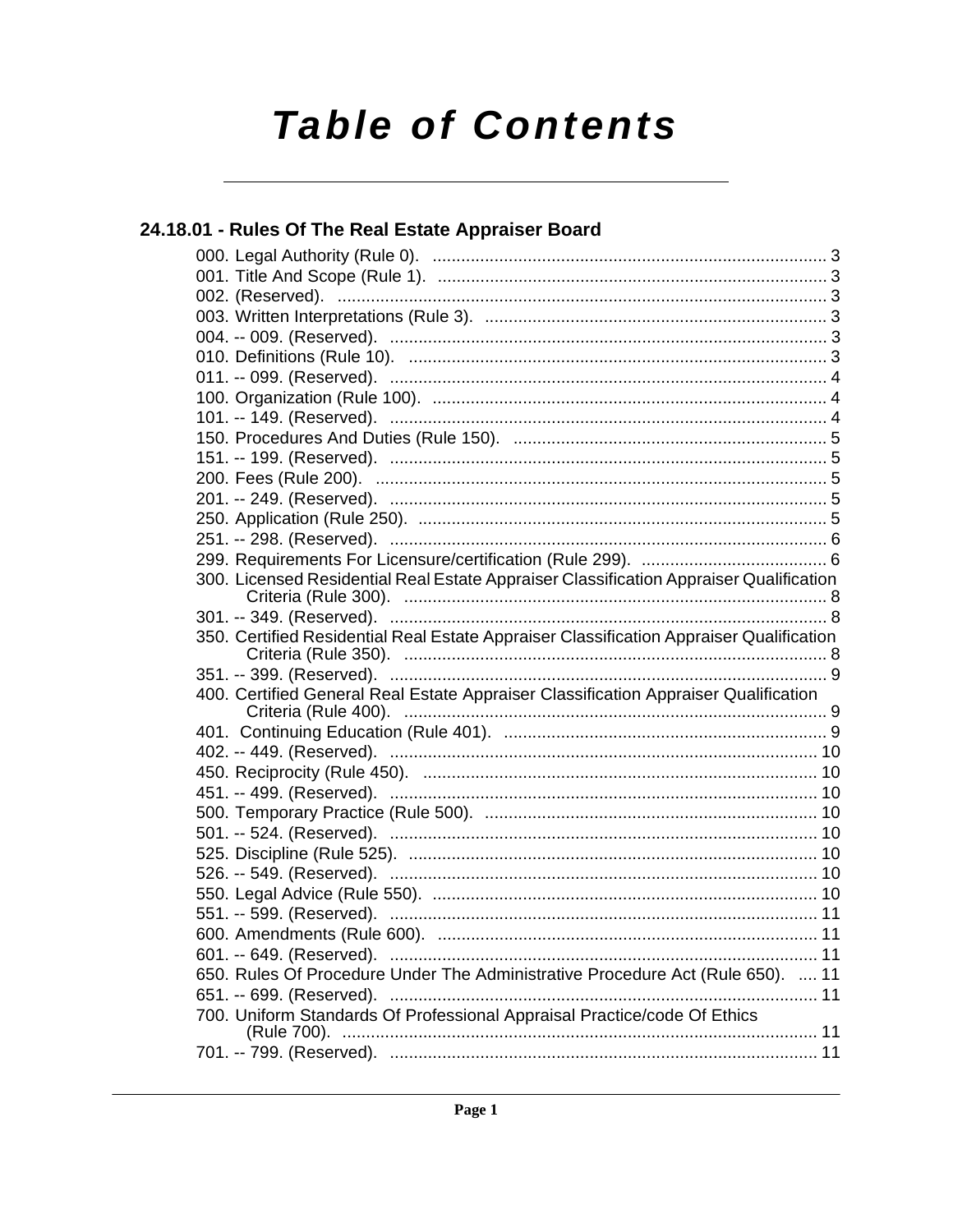*Table of Contents (cont'd)*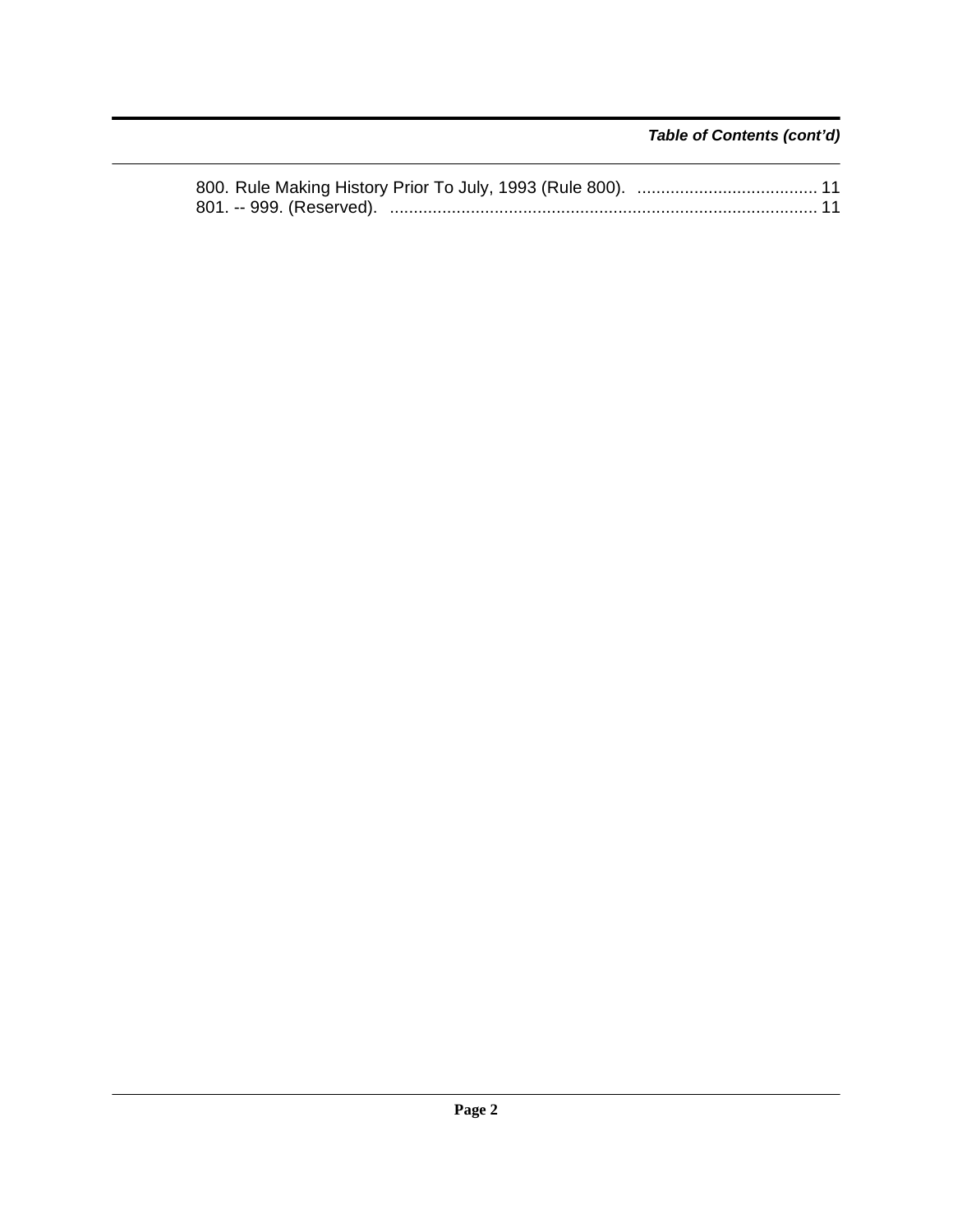#### **IDAPA 24 TITLE 18 Chapter 01**

### **24.18.01 - RULES OF THE REAL ESTATE APPRAISER BOARD**

#### <span id="page-2-17"></span><span id="page-2-1"></span><span id="page-2-0"></span>**000. LEGAL AUTHORITY (Rule 0).**

These rules are hereby prescribed and established pursuant to the authority vested in the Real Estate Appraiser Board by the provisions of Section 54-4106, Idaho Code. (7-1-93)

#### <span id="page-2-18"></span><span id="page-2-2"></span>**001. TITLE AND SCOPE (Rule 1).**

These rules shall be cited as IDAPA 24.18.01, " Rules of the Real Estate Appraiser Board". (7-1-97)

#### <span id="page-2-3"></span>**002. (RESERVED).**

#### <span id="page-2-19"></span><span id="page-2-4"></span>**003. WRITTEN INTERPRETATIONS (Rule 3).**

The board may have written statements which pertain to the interpretation of the rules of this chapter. Such interpretations, if any, are available for public inspection and copying at cost in the main office of the Bureau of Occupational Licenses. (7-1-93)

#### <span id="page-2-5"></span>**004. -- 009. (RESERVED).**

#### <span id="page-2-14"></span><span id="page-2-6"></span>**010. DEFINITIONS (Rule 10).**

The definitions numbered one through twelve  $(1-12)$ , appearing at Section 54-4104 of the Idaho Code are incorporated herein by reference as if set forth in full.  $(7-1-93)$ incorporated herein by reference as if set forth in full.

<span id="page-2-7"></span>Advisory Committee. A committee of state certified or licensed real estate appraisers appointed by the board to provide technical assistance relating to real estate appraisal standards and real estate appraiser experience, education and examination requirements that are appropriate for each classification of state certified or licensed real estate appraiser. (7-1-93)

<span id="page-2-8"></span>**02. Appraisal Foundation**. The Appraisal Foundation means the Appraisal Foundation established on November 30, 1987, as a not-for-profit corporation under the laws of Illinois. (7-1-97)

<span id="page-2-10"></span>**03. Appraiser Qualifications Board**. Appraiser Qualifications Board of the Appraisal Foundation establishes the qualifications criteria for licensing, certification and recertification of appraisers. (7-1-97)

<span id="page-2-9"></span>**04. Appraisal Standards Board**. The Appraisal Standards Board of the Appraisal Foundation develops, publishes, interprets and amends the Uniform Standards of Professional Appraisal Practice (USPAP) on behalf of appraisers and users of appraisal services. (7-1-97) behalf of appraisers and users of appraisal services.

<span id="page-2-11"></span>**05. Bureau**. The Bureau of Occupational Licenses, Department of Self-Governing Agencies as established by Section 67-2601, Idaho Code. (7-1-93)

**06. Chief**. The Bureau Chief of the Bureau of Occupational Licenses as established by Section 67- 2602, Idaho Code. (7-1-93)

<span id="page-2-15"></span><span id="page-2-13"></span><span id="page-2-12"></span>**07.** Classroom Hour. Fifty (50) minutes out of each sixty (60) minute hour. (7-1-93)

**08. Field Real Estate Appraisal Experience**. Personal inspections of real property, assembly and analysis of relevant facts, and, by the use of reason and the exercise of judgement, formation of objective opinions as to the market or other value of such properties or interests therein and preparation of written appraisal reports or other memoranda showing data, reasoning, and conclusion. Professional responsibility for the valuation function is essential. (7-1-93)

<span id="page-2-16"></span>**09. FIRREA**. Title XI, Financial Institutions Reform, Recovery and Enforcement Act of 1989 was designed to ensure that more reliable appraisals are rendered in connection with federally related transactions.

(7-1-93)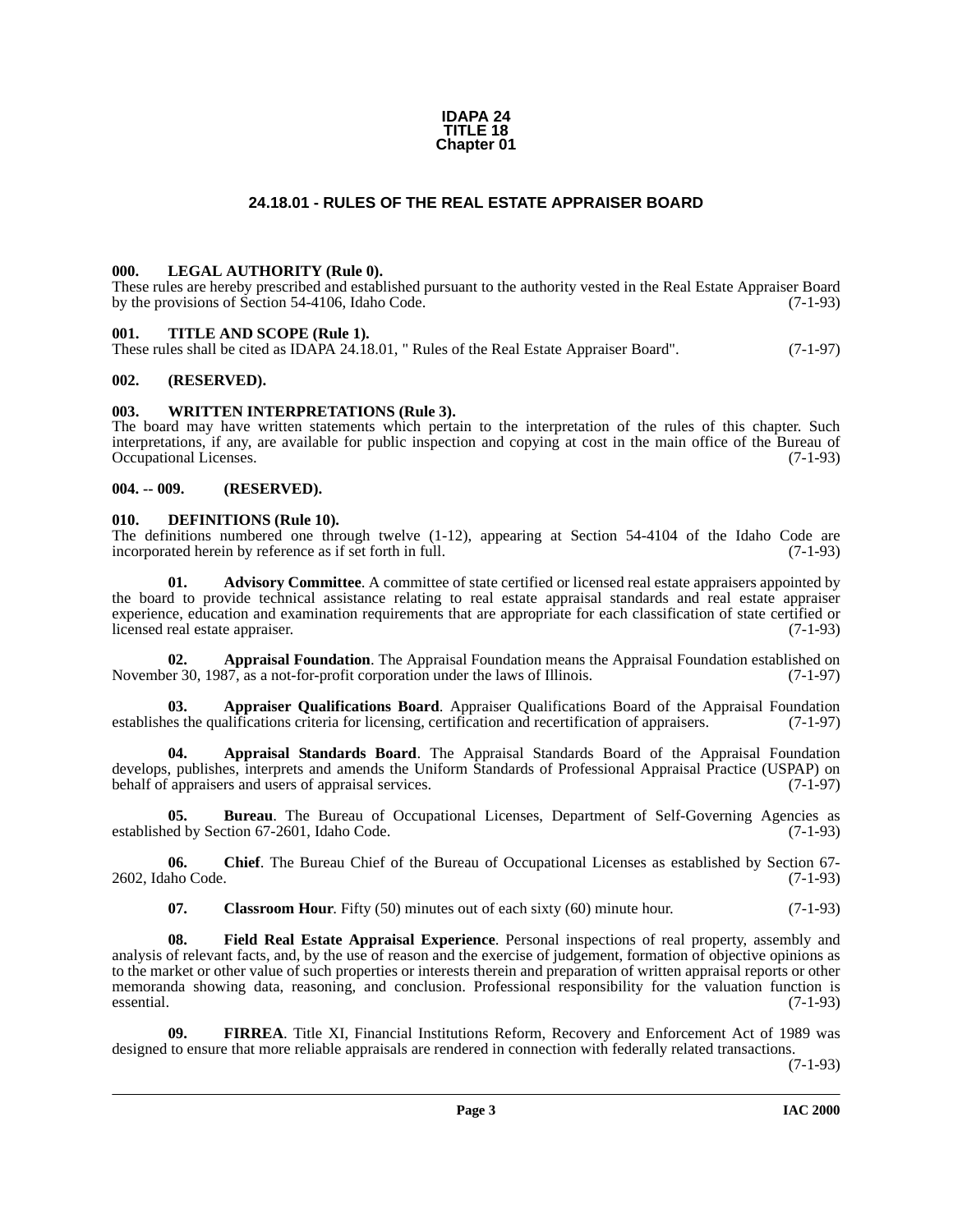<span id="page-3-7"></span>**10. Nationally Recognized Appraisal Organization**. An appraisal organization which is a member of The Appraisal Foundation. (7-1-93)

<span id="page-3-10"></span>**11. Real Estate**. In addition to the previous definition in Section 54-4104(7), Idaho Code will also mean an identified parcel or tract of land, including improvements, if any. (7-1-93)

**12. Real Property**. In addition to the previous definition in Section 54-4104(8), Idaho Code will also mean one or more defined interests, benefits, or rights inherent in the ownership of real estate. (7-1-93)

<span id="page-3-14"></span><span id="page-3-12"></span><span id="page-3-11"></span>**13. Residential Unit**. Real estate with a current highest and best use of a residential nature. (7-1-93)

**14. Specialized Appraisal Services**. Services which include situations in which an appraiser is employed or retained to provide appraisal services that do not fall within the defined term "appraisal assignments". Specialized appraisal services relate to the employer's or client's individual needs or investment objectives and commonly include specialized marketing and financing studies as well as analysis, opinions, and conclusions rendered in connection with activities such as real estate brokerage, mortgage banking, and real estate counseling, including real estate tax counseling. (7-1-97)

<span id="page-3-15"></span>**15. Uniform Standards of Professional Appraisal Practice**. Those uniform standards adopted by the Appraisal Foundation's Appraisal Standards Board. These standards may be altered, amended, interpreted, supplemented, or repealed by the Appraisal Standards Board (ASB) from time to time. (7-1-97) supplemented, or repealed by the Appraisal Standards Board  $(ASB)$  from time to time.

#### <span id="page-3-0"></span>**011. -- 099. (RESERVED).**

#### <span id="page-3-8"></span><span id="page-3-1"></span>**100. ORGANIZATION (Rule 100).**

<span id="page-3-4"></span>**01. Board Name**. In accordance with Idaho Statutes, the name of this Board shall be the Idaho Real Estate Appraiser Board, hereafter called the Board. Whenever reference is made to "Law", the same shall refer to the Laws of the state of Idaho. (7-1-93)

**02. Organization Of Board**. At the first meeting of each year, the Board shall organize and elect from its members a Chairman, Vice Chairman, and Secretary who shall assume the duties of their respective offices immediately upon such selection.

#### <span id="page-3-16"></span><span id="page-3-9"></span><span id="page-3-5"></span><span id="page-3-3"></span>**03. Board Members And Duties**. (7-1-93)

a. Chairman - The Chairman shall be a voting member of the Board, and when present preside at all meetings, appoint with the consent of the Board all committees, and shall otherwise perform all duties pertaining to the office of Chairman. The Chairman shall be an ex-officio member of all committees. (7-1-93) the office of Chairman. The Chairman shall be an ex-officio member of all committees.

b. Vice-Chairman - The Vice Chairman shall, in the absence or incapacity of the Chairman, exercise the duties and possess all the powers of the Chairman. (7-1-93)

<span id="page-3-13"></span>c. Secretary - The Secretary of the Board shall keep an accurate record of the proceedings at the meetings of the Board, he/she shall cause a copy of the minutes of the previous meeting to be sent to all members of the Board at least fifteen (15) days prior to the next regular meeting of the Board, he/she shall receive correspondence directed to the Board, and he/she shall cause answers to be written in behalf of the Board. (7-1-93)

<span id="page-3-6"></span>Executive Secretary - The Chief of the Bureau of Occupational Licenses shall be the acting Executive Secretary of the Board and all records of the Board shall be in the charge of the Executive Secretary. The office of the Executive Secretary shall provide such clerical assistance as may be required by the Board. He shall be an advisor to the Board, without membership status. (7-1-97)

#### <span id="page-3-2"></span>**101. -- 149. (RESERVED).**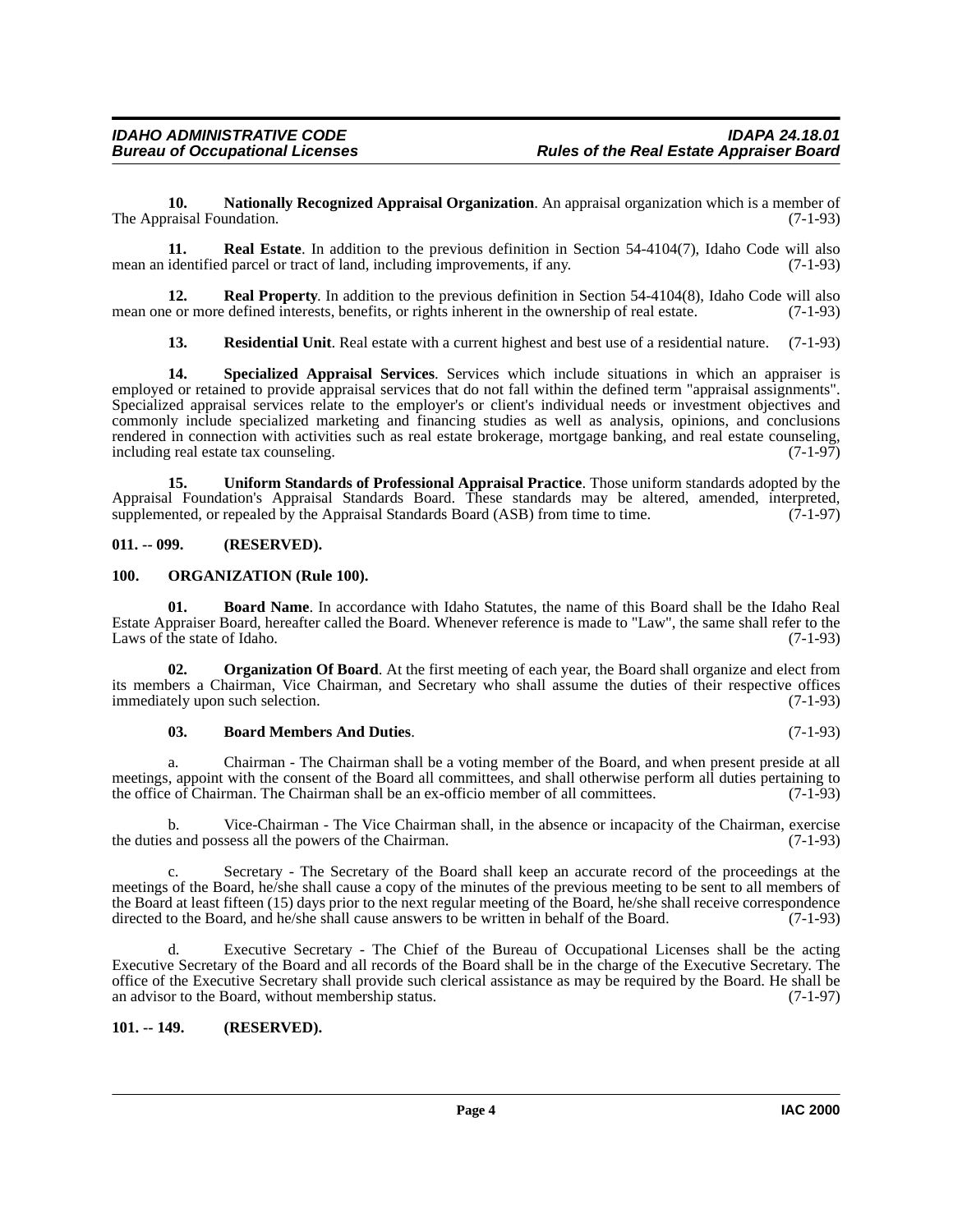#### <span id="page-4-17"></span><span id="page-4-0"></span>**150. PROCEDURES AND DUTIES (Rule 150).**

**01. Meetings**. The Board shall meet at least four (4) times annually and at such other times as requested by the Board or its chairman. (7-1-93)

<span id="page-4-20"></span>**02.** Voting - A Quorum Shall Be Three Board Members. A majority vote of the quorum present considered the action of the Board as a whole. (7-1-97) shall be considered the action of the Board as a whole.

#### <span id="page-4-1"></span>**151. -- 199. (RESERVED).**

#### <span id="page-4-10"></span><span id="page-4-2"></span>**200. FEES (Rule 200).**

|              | Fees are established in accord with Section 54-4113, Idaho Code as follows:                                                                                          | $(7-1-93)$ |
|--------------|----------------------------------------------------------------------------------------------------------------------------------------------------------------------|------------|
| 01.          | <b>Application.</b> Application for qualification - two hundred dollars (\$200).                                                                                     | $(7-1-93)$ |
| 02.          | <b>Original Certification/License.</b> Original Certification/License - one hundred dollars (\$100 <sup>*</sup> ).                                                   | $(7-1-93)$ |
| $\mathbf{A}$ | $\overline{1}$ $\overline{1}$ $\overline{1}$ $\overline{1}$ $\overline{1}$ $\overline{1}$ $\overline{1}$ $\overline{1}$ $\overline{1}$ $\overline{1}$ $\overline{1}$ | (0.000)    |

<span id="page-4-18"></span><span id="page-4-15"></span><span id="page-4-7"></span>**03. Certification/License Renewal**. Certification/License renewal - two hundred dollars (\$200).  $(7-1-97)$ 

**04.** Reinstatement. Reinstatement fees are as provided in Section 67-2614, Idaho Code - twenty-five  $(7-1-93)$ dollars  $(\$25)$ .

- <span id="page-4-8"></span>**05. Duplicate Certificate/License**. Duplicate Certificate/License - twenty-five dollars (\$25). (7-1-93)
- <span id="page-4-14"></span>**06. History Record**. History record - twenty-five dollars (\$25). (7-1-93)
- <span id="page-4-16"></span><span id="page-4-6"></span>**07. Application For Reciprocity**. Application for reciprocity - two hundred dollars (\$200). (7-1-93)

**08. Original Certification/License Via Reciprocity**. Original Certification/License via reciprocity one hundred dollars  $(\$100)$ . (7-1-93)

<span id="page-4-19"></span><span id="page-4-9"></span>**09. Temporary Permit**. Temporary permit - one hundred dollars (\$100). (7-1-93)

**10. Examination And Reexamination Fees**. Examination and Reexamination fees will be calculated based on the actual cost of the examination. Successful applicants will be notified of the fees at the time they are scheduled for examination. (7-1-97)

<span id="page-4-12"></span><span id="page-4-11"></span>**11. Fees Are Non-Refundable**. Fees are non-refundable. (7-1-93)

**12. Fees Followed By "\*" Means**. Proposed fees for these categories marked with an asterisk include an estimated twenty five dollars  $(\$25)$  to be submitted by the state to federal government. Title XI, Section 1109 requires each state to submit a roster listing of state certified/licensed appraisers to the Appraiser Subcommittee "no less than annually". The state is also required to collect from such individuals who perform appraisals in federally related transactions an annual registry fee of "not more than twenty five dollars (\$25)", such fees to be transmitted by the state to the federal government on an annual basis. (7-1-93)

#### <span id="page-4-3"></span>**201. -- 249. (RESERVED).**

#### <span id="page-4-5"></span><span id="page-4-4"></span>**250. APPLICATION (Rule 250).**

<span id="page-4-13"></span>**01. Filing Application With Supporting Documents And Fees**. Any person desiring to apply for certification/licensure must submit a completed application with required supporting documents and appropriate fees to the Bureau of Occupational Licenses at its official address. After the qualifications have been reviewed/verified and approved by the Board, the applicant will receive the pre-approved examination application and must submit the appropriate fees to the examining entity. (7-1-97)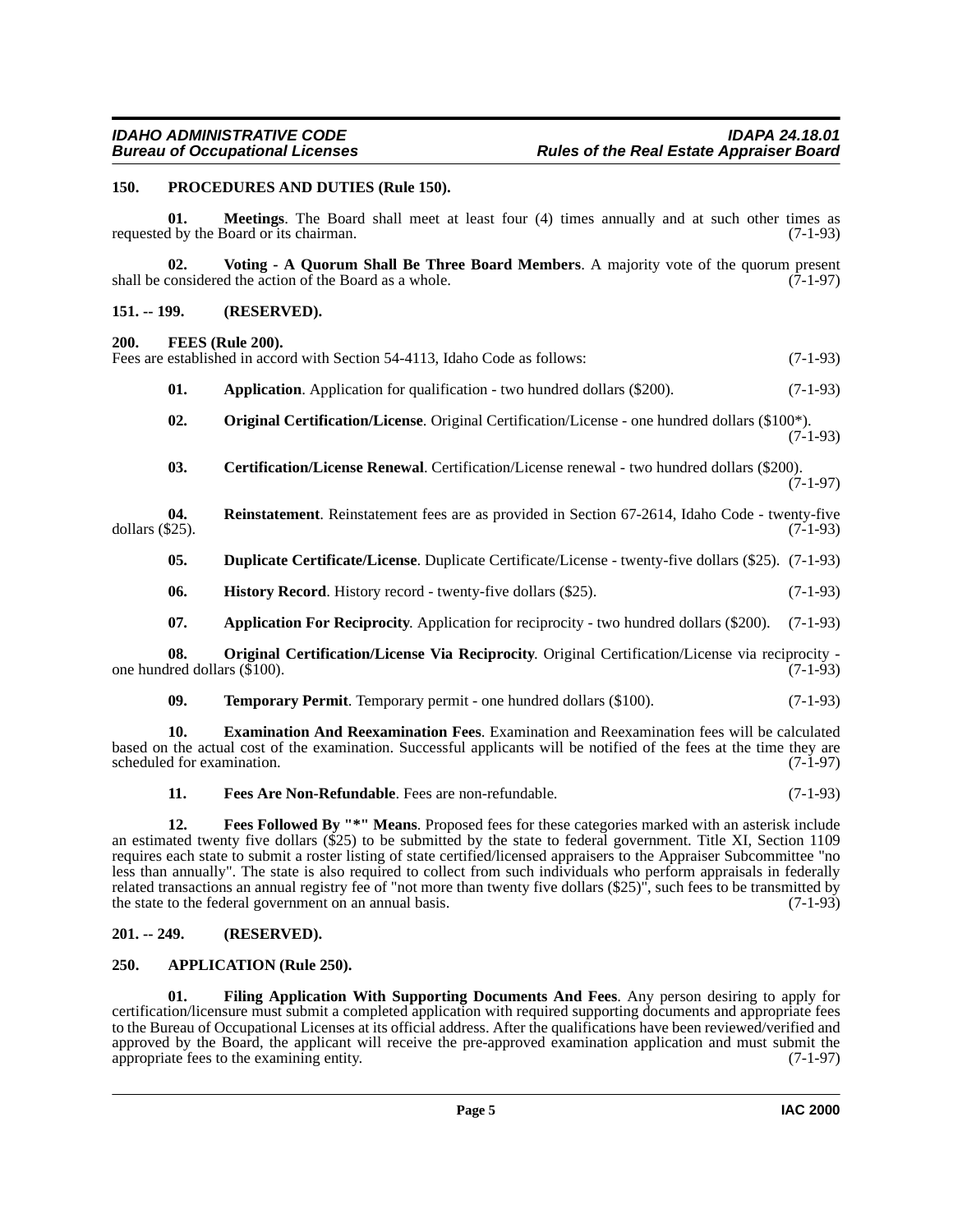<span id="page-5-2"></span>**02.** Application Deadline Date. Completed applications must be received by the Executive Secretary at least thirty (30) days prior to the next scheduled board meeting in order to be reviewed by the Board. Applications received less than thirty (30) days in advance will be held until a subsequent meeting. (7-1-97)

<span id="page-5-4"></span>**03. Eligibility For Examination**. The qualified applicant will be assigned to the first available tion subsequent to determination of eligibility. (7-1-97) examination subsequent to determination of eligibility.

#### <span id="page-5-0"></span>**251. -- 298. (RESERVED).**

#### <span id="page-5-5"></span><span id="page-5-1"></span>**299. REQUIREMENTS FOR LICENSURE/CERTIFICATION (Rule 299).**

All applicants for licensure/certification in any real estate appraiser classification must meet the following requirements in addition to those requirements set forth in Sections 300, 350, and 400 below. (7-1-97) requirements in addition to those requirements set forth in Sections 300, 350, and 400 below.

**01. Examination**. Successful completion of an examination approved by the Board pursuant to the guidelines of the Appraisal Foundation. (7-1-97)

#### <span id="page-5-3"></span>**02. Education**. (7-1-97)

a. Credit toward the classroom hour requirement may only be granted where the length of the educational offering is at least fifteen (15) hours, and the individual successfully completes an examination pertinent to the educational offering. (7-1-97) to the educational offering.

| b.   | Credit for the classroom hour requirement may be obtained from the following: | $(7-1-97)$ |
|------|-------------------------------------------------------------------------------|------------|
| i.   | Colleges or Universities.                                                     | $(7-1-97)$ |
| ii.  | Community or Junior Colleges.                                                 | $(7-1-97)$ |
| iii. | Any member of the Appraisal Foundation.                                       | $(7-1-97)$ |
| iv.  | State or Federal Agencies or Commissions.                                     | $(7-1-97)$ |
| V.   | Other providers approved by the Board.                                        | $(7-1-97)$ |

c. Only those courses completed preceding the date of application will be accepted for meeting educational requirements.

d. Course credits which are obtained from the course provider by challenge examination without  $\gamma$  the course will not be accepted. (3-18-99) attending the course will not be accepted.

e. Various appraisal courses may be credited toward the classroom hour education requirement. Applicants must demonstrate that their education involved coverage of all topics listed below. Licensed Residential and Certified Residential must include emphasis in one (1) to four (4) unit residential properties; Certified General must include emphasis in nonresidential properties. (7-1-97)

| i.   | Influences on Real Estate Value.   | $(7-1-97)$ |
|------|------------------------------------|------------|
| ii.  | Legal Considerations in Appraisal. | $(7-1-97)$ |
| iii. | Types of Value.                    | $(7-1-97)$ |
| iv.  | Economic Principles.               | $(7-1-97)$ |
| V.   | Real Estate Markets and Analysis.  | $(7-1-97)$ |
| vi.  | <b>Valuation Process.</b>          | $(7-1-97)$ |
|      |                                    |            |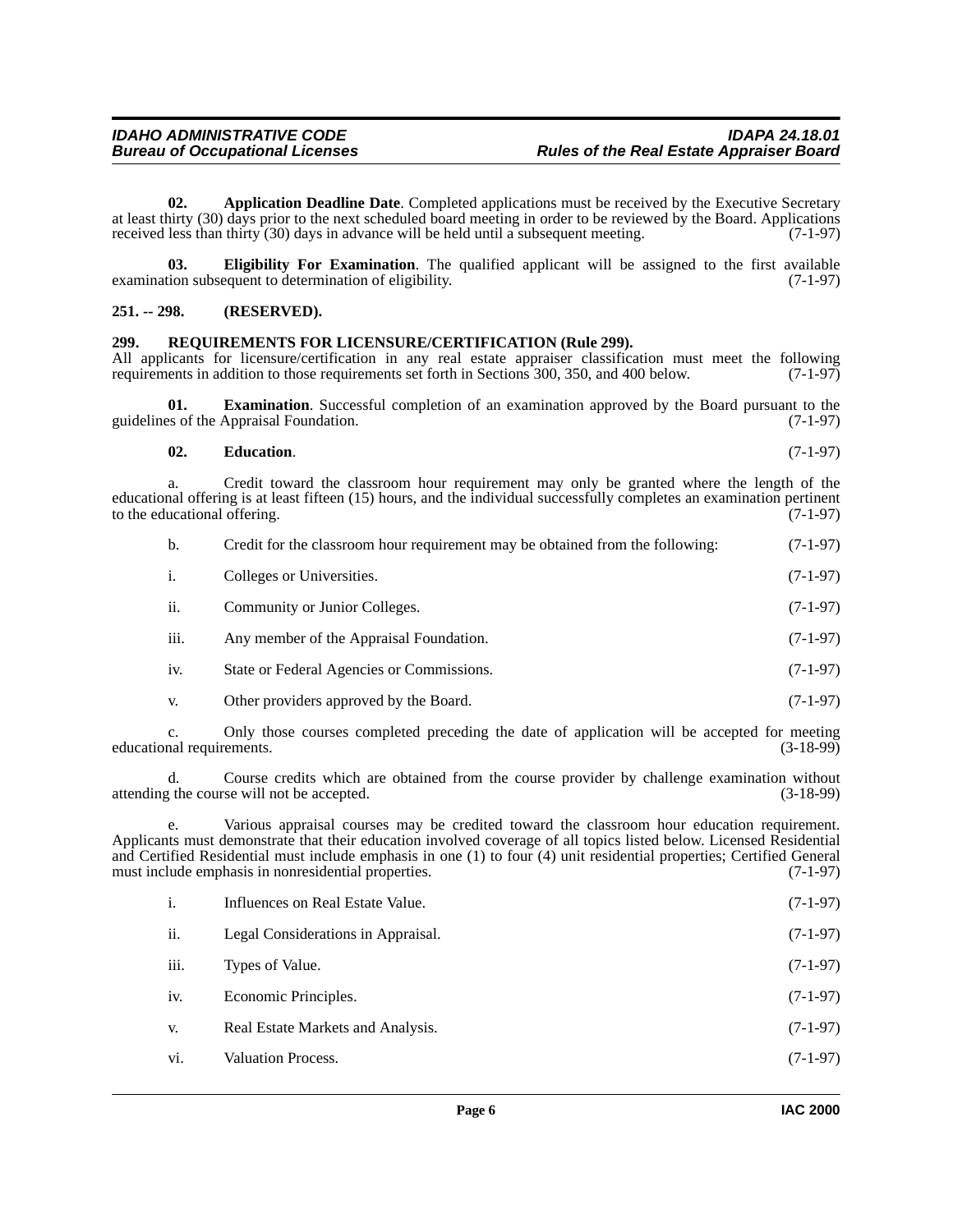| vii.  | Property Description.           | $(7-1-97)$ |
|-------|---------------------------------|------------|
| vii.  | Highest and Best Use Analysis.  | $(7-1-97)$ |
| ix.   | Appraisal Statistical Concepts. | $(7-1-97)$ |
| X.    | Sales Comparison Approach.      | $(7-1-97)$ |
| xii.  | Site Value.                     | $(7-1-97)$ |
| xiii. | Cost Approach.                  | $(7-1-97)$ |
| xiv.  | Income Approach.                | $(7-1-97)$ |
| XV.   | Valuation of Partial Interests. | $(7-1-97)$ |
| xvi.  | Appraisal Standards and Ethics. | $(7-1-97)$ |

f. Advanced courses will be those courses for which an introductory or basic course is required. Typically classes titled "Introductory," "Basic," or "Principles" will not be accepted for advanced requirements.

## (7-1-97)

#### **03. Experience**. (7-1-97)

a. The work product claimed for experience credit must be in conformity with the Uniform Standards of Professional Appraisal Practice or shall be in compliance with generally accepted standards which were in effect at the time those appraisals were prepared. (7-1-97) the time those appraisals were prepared.

b. A year of experience is equal to a minimum of one thousand (1,000) hours worked during a consecutive twelve (12) month period. Regardless of the number of experience hours submitted or obtained during any twelve (12) month period, no more than one thousand (1,000) of those hours may be credited to meet this requirement. Hours obtained in excess of one thousand (1,000) hours during any consecutive twelve (12) month period may not be credited or carried over into the next twelve (12) month period. (7-1-97)

c. Only experience gained during the five (5) years preceding application will be considered for evaluation.  $(7-1-97)$ 

d. Acceptable non field appraisal experience includes, but is not limited to the following: Fee and Staff appraisal analysis, tax appraisal, appraisal analysis, review appraisal, real estate counseling, highest and best use analysis, and feasibility analysis/study. (3-18-99)

An appraiser applying for certification/licensure must verify his completion of the required experience via affidavit, under oath subject to penalty of perjury, and notarized on a form provided by the Board.

(7-1-97)

i. To demonstrate experience the Board requires submission of a log which details hours claimed for experience credit. (7-1-97)

ii. The Board reserves the right to contact an employer for confirmation of length and extent of experience claimed. This may require an employer to submit appraisal reports and/or an affidavit. (7-1-97)

iii. The Board may request submission of written reports or file memoranda which substantiate an applicant's claim for experience credit. (7-1-97)

f. Ad valorem tax appraisers who demonstrate that they use techniques to value properties similar to those used by appraisers and effectively use the process as defined in Subsection 010.10, Field Real Estate Appraisal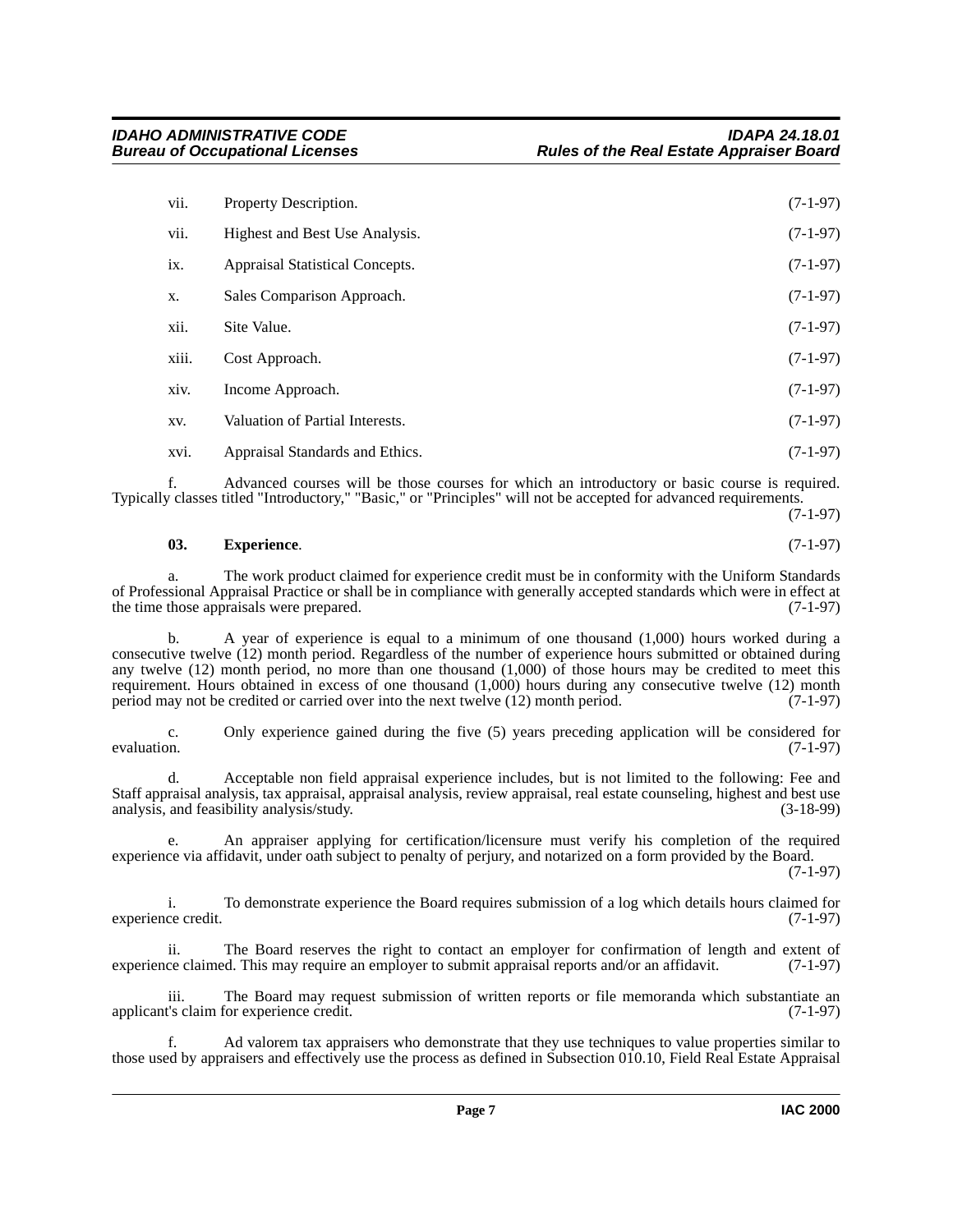#### *IDAHO ADMINISTRATIVE CODE IDAPA 24.18.01* **Rules of the Real Estate Appraiser Board**

Experience will receive experience credit. (7-1-97)

#### <span id="page-7-4"></span><span id="page-7-0"></span>**300. LICENSED RESIDENTIAL REAL ESTATE APPRAISER CLASSIFICATION APPRAISER QUALIFICATION CRITERIA (Rule 300).**

The state licensed residential real estate appraiser classification applies to the appraisal of residential real property consisting of one (1) to four (4) noncomplex residential units having a transaction value less than one million dollars  $(1,000,000)$  and complex one (1) to four (4) residential units having a transaction value less than two hundred fifty thousand dollars (\$250,000). Applicants must meet the following examination, education, and experience requirements in addition to complying with Section 299. Subsequent to being licensed, an individual must meet the continuing education requirement. (7-1-97)

**01. Education**. As a prerequisite to taking the examination for licensure as an Idaho Licensed Real Estate Appraiser, an applicant shall present evidence satisfactory to the board that he has successfully completed not less than ninety (90) classroom hours of courses in subjects related specifically to real estate appraisal approved by the board. Each applicant must have successfully completed not less than seventy (70) classroom hours of study related to those topics outlined under Subsection 299.02.e., the basic principles of real estate appraising. Not less than fifteen (15) and no more than twenty (20) classroom hours of studies within the last five (5) years specifically relating to the Uniform Standards of Professional Appraisal Practice, and Code of Ethics will be credited to the classroom hour requirement. (7-1-97)

**02. Experience**. Prerequisite to sit for the examination:

a. Equivalent of two (2) years appraisal experience (see Subsection 299.03.b.). Experience documentation in the form of reports or file memoranda should be available to support the claim for experience.

(7-1-97)

b. Of the required two thousand (2,000) hours, the applicant must accumulate a minimum of one thousand five hundred (1,500) hours from field real estate appraisal experience. The balance of five hundred (500) hours may include non field experience, refer to Subsection 299.03.c. (7-1-97)

#### <span id="page-7-1"></span>**301. -- 349. (RESERVED).**

#### <span id="page-7-3"></span><span id="page-7-2"></span>**350. CERTIFIED RESIDENTIAL REAL ESTATE APPRAISER CLASSIFICATION APPRAISER QUALIFICATION CRITERIA (Rule 350).**

The State Certified Residential Real Estate Appraiser classification applies to the appraisal of residential properties of four (4) or less units without regard to transaction value or complexity. Applicants must meet the following examination, education, and experience requirements in addition to complying with Section 299. Subsequent to being certified an individual must meet the continuing education requirement. (7-1-97)

**01. Education**. As a prerequisite to taking the examination for certification as an Idaho Certified Residential Real Estate Appraiser, an applicant shall present evidence satisfactory to the board that he has successfully completed not less than one hundred twenty (120) classroom hours of courses in subjects related to real estate appraisal approved by the board. Each applicant must have successfully completed not less than ninety (90) classroom hours of study related to those topics outlined under Subsection 299.02.e., the basic principles of real estate appraising and thirty (30) classroom hours of advanced residential or non-residential specialized courses relating to the topics specified at Subsection 299.02.e. Not less than fifteen (15) and no more than twenty (20) classroom hours of studies within the last five (5) years specifically relating to the Uniform Standards of Professional Appraisal Practice, and Code of Ethics; will be credited to the classroom hour requirement. (7-1-97)

#### **02. Experience**. (3-18-99)

Prerequisite to sit for the examination: Equivalent of three (3) years appraisal experience (see Subsection 299.03.b.). Experience documentation in the form of reports or file memoranda should be available to support the claim for experience. (3-18-99)

The applicant must accumulate a minimum of two thousand five hundred  $(2,500)$  hours of real estate appraisal experience in not less than thirty (30) months. Two thousand (2,000) hours of the experience shall be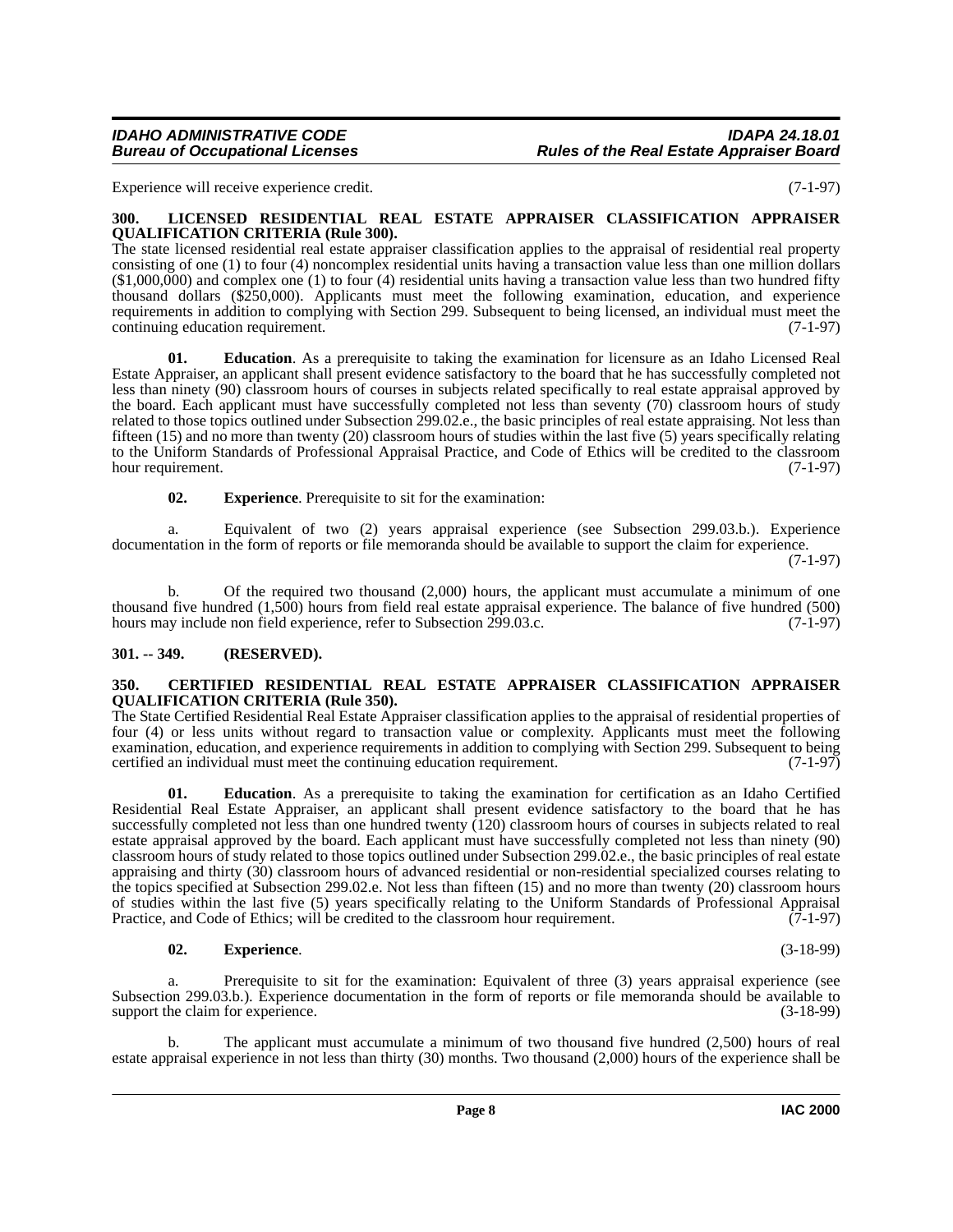from residential field appraisal experience. The balance of five hundred (500) hours may include non field experience, refer to Subsection 299.03.c. experience, refer to Subsection 299.03.c.

#### <span id="page-8-0"></span>**351. -- 399. (RESERVED).**

#### <span id="page-8-3"></span><span id="page-8-1"></span>**400. CERTIFIED GENERAL REAL ESTATE APPRAISER CLASSIFICATION APPRAISER QUALIFICATION CRITERIA (RULE 400).**

The State Certified General Real Estate Appraiser classification applies to the appraisal of all types of real property. Applicants must meet the following examination, education, and experience requirements in addition to complying with Section 299. Subsequent to being certified, an individual must meet the continuing education requirement.

(7-1-97)

**01. Education**. As a prerequisite to taking the examination for certification as an Idaho State Certified General Real Estate Appraiser, an applicant shall present evidence satisfactory to the board that he/she has successfully completed not less than one hundred eighty (180) classroom hours of courses in subjects related specifically to real estate appraisal approved by the board. Each applicant must have successfully completed not less than one hundred sixty (160) classroom hours of study related to those topics outlined under Subsection 299.02.e. Not less than fifteen (15) and no more than twenty (20) classroom hours of studies within the last five (5) years specifically relating to the Uniform Standards of Professional Appraisal Practice, and Code of Ethics; and one hundred (100) classroom hours of advanced non residential specialized courses relating to the topics specified at Subsection 299.02.e. (7-1-97)

**02. Experience**. (3-18-99)

a. Prerequisite to sit for the examination. Equivalent of three (3) years appraisal experience (See Subsection 299.03.b.). Experience documentation in the form of reports or file memoranda should be available to support the claim for experience. (3-18-99)

The applicant must accumulate a minimum of three thousand (3,000) hours of appraisal experience in not less than thirty-six (36) months. Two thousand (2,000) hours of the experience must be nonresidential field appraisal experience. The balance of one thousand  $(1,000)$  hours may be solely residential experience or can include up to five hundred  $(500)$  hours of nonfield experience as outlined in Subsection 299.03.c.  $(4-5-00)$ up to five hundred  $(500)$  hours of nonfield experience as outlined in Subsection 299.03.c.

#### <span id="page-8-4"></span><span id="page-8-2"></span>**401. CONTINUING EDUCATION (Rule 401).**

All certified/licensed appraisers must comply with the following continuing education requirements: (7-1-97)

<span id="page-8-6"></span>**Purpose Of Continuing Education**. The purpose of continuing education is to ensure that the appraiser participates in a program that maintains and increases his skill, knowledge and competency in real estate appraising. (7-1-97)

**02. Hours Required**. The equivalent of fifteen (15) classroom hours of instruction in courses or seminars for each year during the three (3) years during the period preceding the renewal is required. (For example, a three (3) year certification term would require forty-five (45) hours. These hours may be obtained any time during the three (3) year term.  $(7-1-97)$ three  $(3)$  year term.

<span id="page-8-5"></span>a. A classroom hour is defined as fifty (50) minutes out of each sixty (60) minute segment. (7-1-93)

Credit toward the classroom hour requirement may be granted only where the length of the ng is at least two  $(2)$  hours.  $(7-1-97)$ educational offering is at least two  $(2)$  hours.

c. Credit for the classroom hour requirement may be obtained by accredited courses which have been approved by the appraisal members of The Appraisal Foundation. All other courses must have approval of the Board.  $(7-1-93)$ 

d. Once every five (5) years an Idaho State Certified/Licensed Real Estate Appraiser will be required to attend fifteen (15) hours of a Uniform Standards of Professional Appraisal Practice course and receive a passing grade on a course examination. (7-1-97)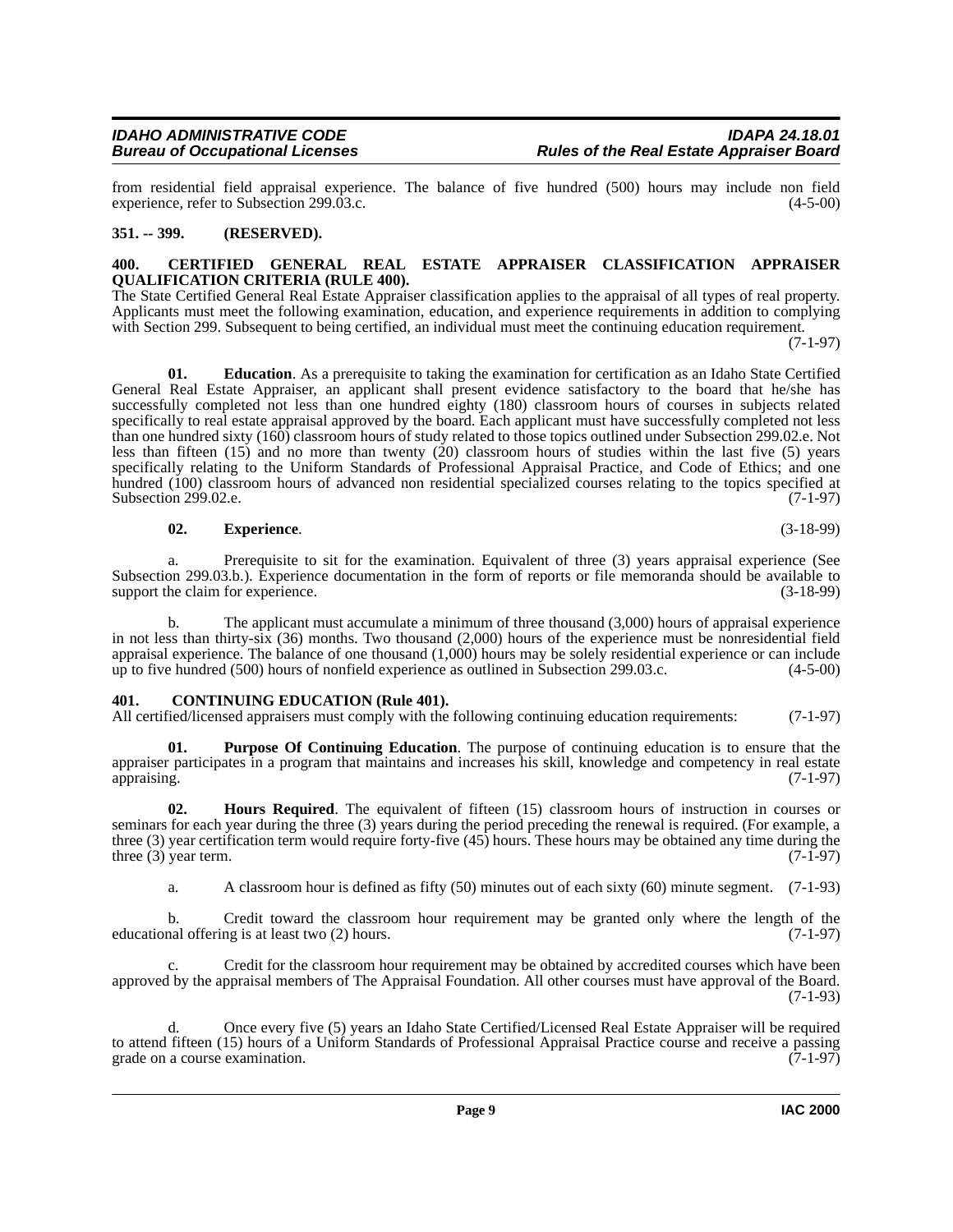<span id="page-9-11"></span>**03. Credit For Appraisal Educational Processes And Programs**. Continuing education credit may also be granted for participation, other than as a student, in appraisal educational processes and programs. Examples of activities for which credit may be granted are teaching, program development, authorship of textbooks, or similar activities which are determined to be equivalent to obtaining continuing education. (7-1-97)

<span id="page-9-18"></span>**04. Requirement When A Certificate/License Is Cancelled**. For each year (less than five (5)) in which a license is lapsed, cancelled, or otherwise non-renewed, fifteen (15) hours of continuing education must be obtained prior to reinstatement. (3-18-99)

#### <span id="page-9-0"></span>**402. -- 449. (RESERVED).**

#### <span id="page-9-17"></span><span id="page-9-1"></span>**450. RECIPROCITY (Rule 450).** Applicant must comply with Section 54-4115, Idaho Code. (7-1-93)

<span id="page-9-20"></span><span id="page-9-16"></span><span id="page-9-13"></span>**01.** File Application. File applications on forms provided by the Board. (7-1-93)

**02. Submit Statement Verifying Certification/Licensure**. Submit current notarized statement verifying certification/licensure in good standing in another state. (7-1-93)

**03. Reciprocal License Issued**. No reciprocal license will be issued where the applicant was originally in a state other than that upon which the reciprocity application is based. (7-1-97) licensed in a state other than that upon which the reciprocity application is based.

#### <span id="page-9-2"></span>**451. -- 499. (RESERVED).**

#### <span id="page-9-21"></span><span id="page-9-3"></span>**500. TEMPORARY PRACTICE (Rule 500).**

<span id="page-9-19"></span>**01. Requirements For Issuance**. A permit to temporarily practice may be issued to individuals coming to Idaho who are certified/licensed in another state and are either transferring to Idaho or have a temporary assignment in Idaho. (7-1-93)

<span id="page-9-15"></span>**02. Provide Proof Of Current Certification Or Licensure**. Must provide proof of current certification or licensure in good standing in another state or meet the requirements as set forth in these rules, and comply with Section 54-4115(3), Idaho Code, regarding irrevocable consent. (7-1-93)

<span id="page-9-8"></span>**03. Assignments And Length Of Time Permit Will Be Issued**. Permit to temporarily practice will be issued on a per appraisal assignment basis for a period not to exceed six (6) months. A temporary permit may be extended one (1) time only.  $(3-18-99)$ 

#### <span id="page-9-4"></span>**501. -- 524. (RESERVED).**

#### <span id="page-9-12"></span><span id="page-9-5"></span>**525. DISCIPLINE (Rule 525).**

<span id="page-9-9"></span>**01.** Civil Fine. The Board may impose a civil fine not to exceed one thousand dollars (\$1,000) upon a or certified real estate appraiser for each violation of Section 54-4107(1), Idaho Code. (3-18-99) licensed or certified real estate appraiser for each violation of Section 54-4107(1), Idaho Code.

<span id="page-9-10"></span>**02. Costs And Fees**. The Board may order a licensed or certified real estate appraiser to pay the costs and fees incurred by the Board in the investigation or prosecution of the licensee for violation of Section 54-4107(1), Idaho Code. (3-18-99)

#### <span id="page-9-6"></span>**526. -- 549. (RESERVED).**

#### <span id="page-9-14"></span><span id="page-9-7"></span>**550. LEGAL ADVICE (Rule 550).**

All legal advice shall be furnished the Board by the Office of the Attorney General of the state of Idaho or such legal advice may be furnished by private legal counsel with the approval of the Board and where the budget permits. (7-1-93)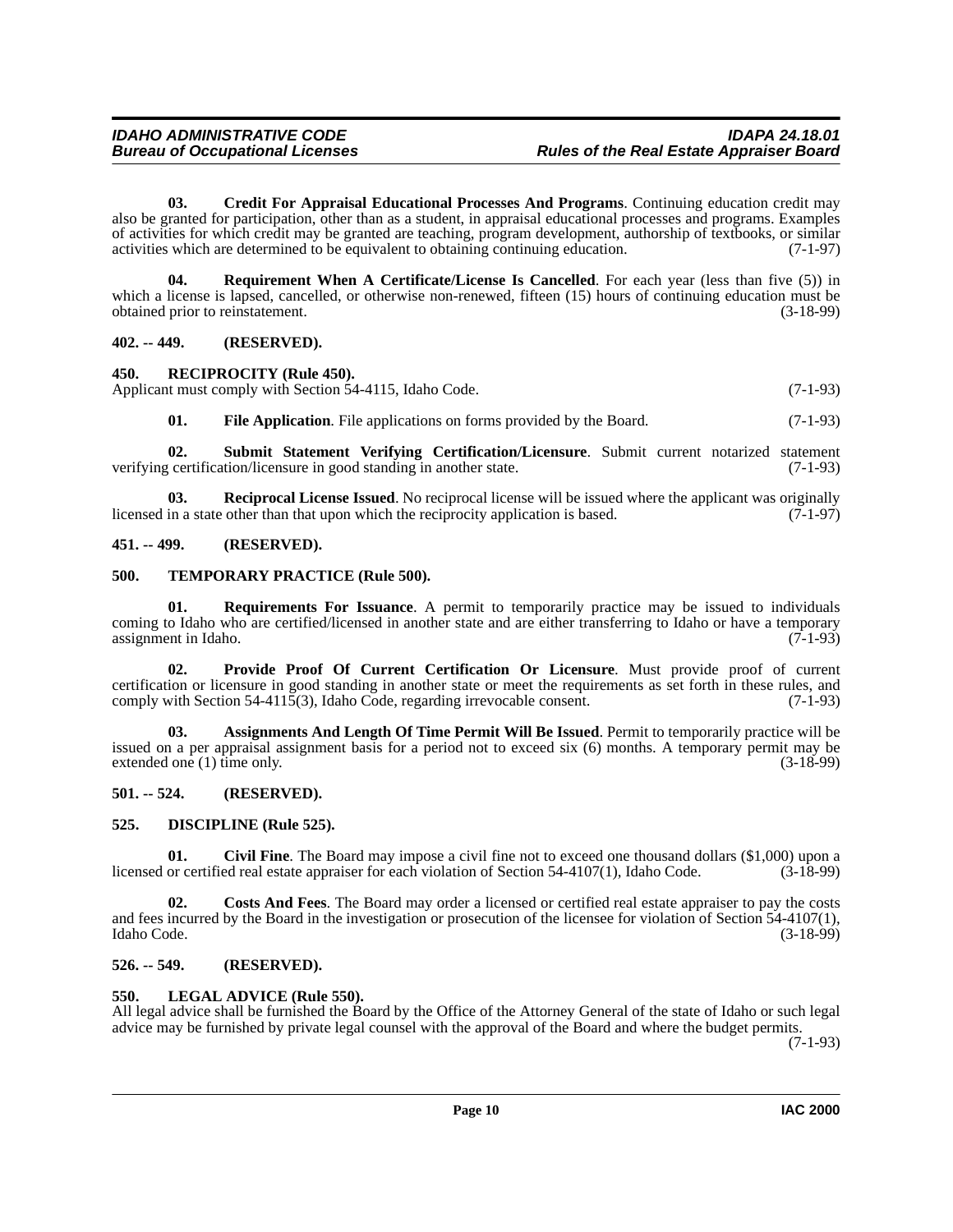#### <span id="page-10-0"></span>**551. -- 599. (RESERVED).**

#### <span id="page-10-9"></span><span id="page-10-1"></span>**600. AMENDMENTS (Rule 600).**

The Board may propose to amend these Rules at any meeting of the Board by a favorable vote of three (3) members present, providing a copy of the proposed amendment shall have been mailed to each member of the Board at least fifteen (15) days prior to the meeting at which the amendment is to be considered and that such amendment is made in accordance with the requirements of the law.  $(7-1-93)$ accordance with the requirements of the law.

#### <span id="page-10-2"></span>**601. -- 649. (RESERVED).**

#### <span id="page-10-11"></span><span id="page-10-3"></span>**650. RULES OF PROCEDURE UNDER THE ADMINISTRATIVE PROCEDURE ACT (Rule 650).**

All procedures available under the Board of Real Estate Appraisers shall be those adopted by the Bureau of Occupational Licenses. (7-1-93) Occupational Licenses.

#### <span id="page-10-4"></span>**651. -- 699. (RESERVED).**

#### <span id="page-10-12"></span><span id="page-10-5"></span>**700. UNIFORM STANDARDS OF PROFESSIONAL APPRAISAL PRACTICE/CODE OF ETHICS (Rule 700).**

Rules of conduct of the Appraisal Foundation which includes the Uniform Standards of Professional Practice and Code of Ethics, are hereby adopted as the rules of conduct and code of ethics for all Idaho State Certified/Licensed Real Estate Appraisers. (7-1-93)

#### <span id="page-10-6"></span>**701. -- 799. (RESERVED).**

#### <span id="page-10-10"></span><span id="page-10-7"></span>**800. RULE MAKING HISTORY PRIOR TO JULY, 1993 (Rule 800).**

Adopted by Emergency January 7, 1992, Effective April 15, 1991, Adopted December 16, 1992, Effective January 5, 1993. 1993. (7-1-93)

<span id="page-10-8"></span>**801. -- 999. (RESERVED).**